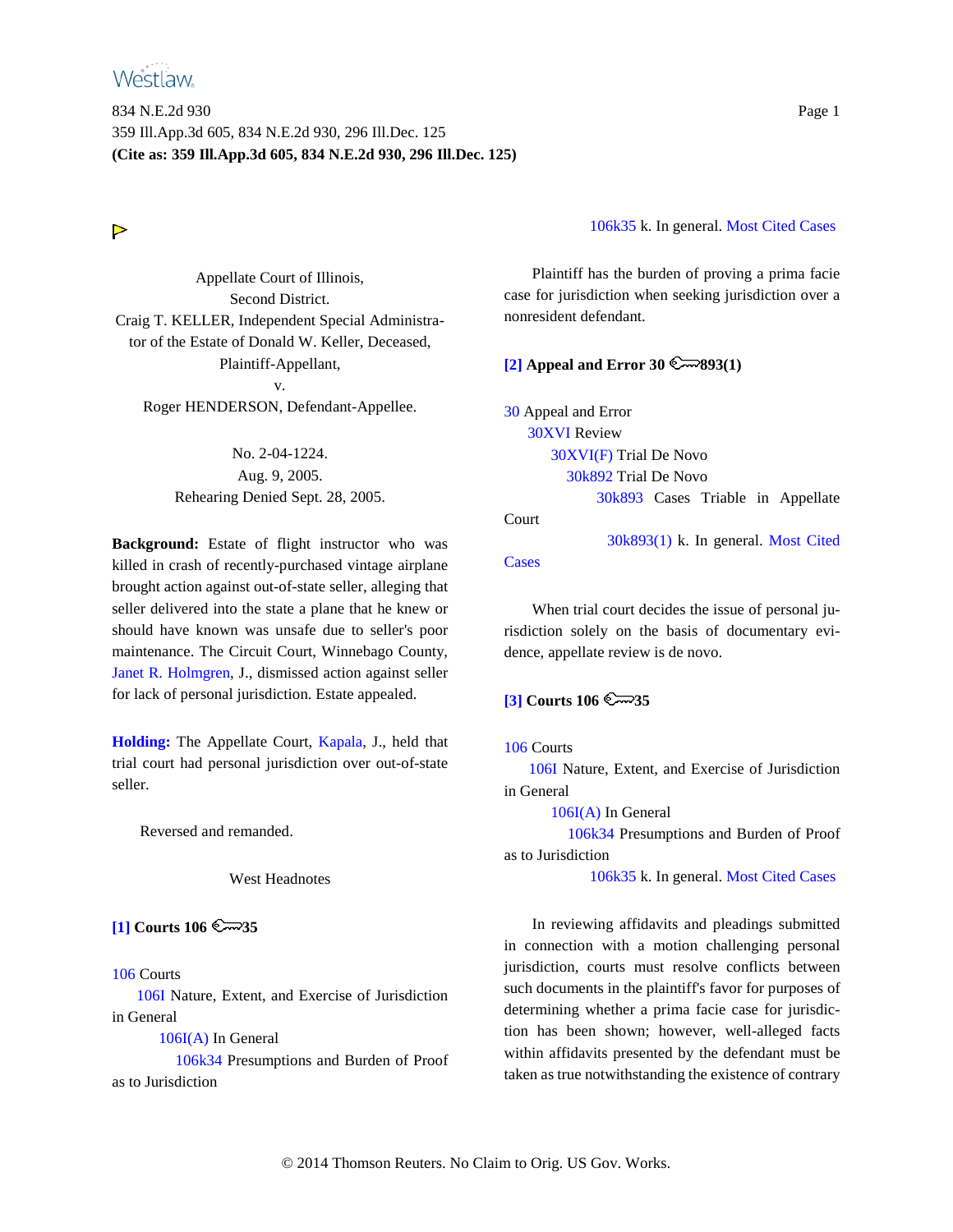averments in the plaintiff's pleadings unless the defendant's affidavits are contradicted by affidavits presented by the plaintiff, in which case the facts in the plaintiff's affidavits prevail.

# **[\[4\]](#page-8-3)** Courts 106  $\approx$  35

### 106 Courts

106I Nature, Extent, and Exercise of Jurisdiction in General

106I(A) In General

106k34 Presumptions and Burden of Proof as to Jurisdiction

106k35 k. In general. Most Cited Cases

Plaintiff's prima facie case for personal jurisdiction can be overcome by a defendant's uncontradicted evidence that defeats jurisdiction.

### <span id="page-1-0"></span>**[\[5\]](#page-8-4) Appeal and Error 30**  $\mathbb{R}$  **842(8)**

30 Appeal and Error

30XVI Review

30XVI(A) Scope, Standards, and Extent, in General

30k838 Questions Considered 30k842 Review Dependent on Whether Questions Are of Law or of Fact 30k842(8) k. Review where evidence consists of documents. Most Cited Cases

# **Appeal and Error 30**  $\mathbb{R}$  **1178(1)**

30 Appeal and Error 30XVII Determination and Disposition of Cause 30XVII(D) Reversal 30k1178 Ordering New Trial, and Directing Further Proceedings in Lower Court 30k1178(1) k. In general. Most Cited **Cases** 

When reviewing a personal jurisdiction issue decided solely on the basis of documentary evidence, if appellate court determines that the plaintiff has made a prima facie case for in personam jurisdiction over a defendant, the appellate court must then determine if a material evidentiary conflict exists; if such a conflict exists, the case must be remanded to the trial court for an evidentiary hearing.

### <span id="page-1-1"></span>**[\[6\]](#page-8-5) Constitutional Law 92 3964**

92 Constitutional Law

92XXVII Due Process 92XXVII(E) Civil Actions and Proceedings 92k3961 Jurisdiction and Venue 92k3964 k. Non-residents in general. Most Cited Cases (Formerly 92k305(5))

If both federal and state due process requirements for personal jurisdiction have been met, the state long-arm statute is satisfied and no other inquiry is required. U.S.C.A. Const.Amend. 14; S.H.A. Const. Art. 1, § 2; S.H.A. 735 ILCS 5/2-209.

# <span id="page-1-2"></span>**[\[7\]](#page-9-0) Constitutional Law 92**  $\mathbb{R}$  3964

92 Constitutional Law 92XXVII Due Process 92XXVII(E) Civil Actions and Proceedings 92k3961 Jurisdiction and Venue 92k3964 k. Non-residents in general. Most Cited Cases

(Formerly 92k305(5))

In order for personal jurisdiction to comport with federal due process requirements, the defendant must have certain "minimum contacts" with the forum state such that maintaining the suit there does not offend traditional notions of fair play and substantial justice. U.S.C.A. Const.Amend. 14.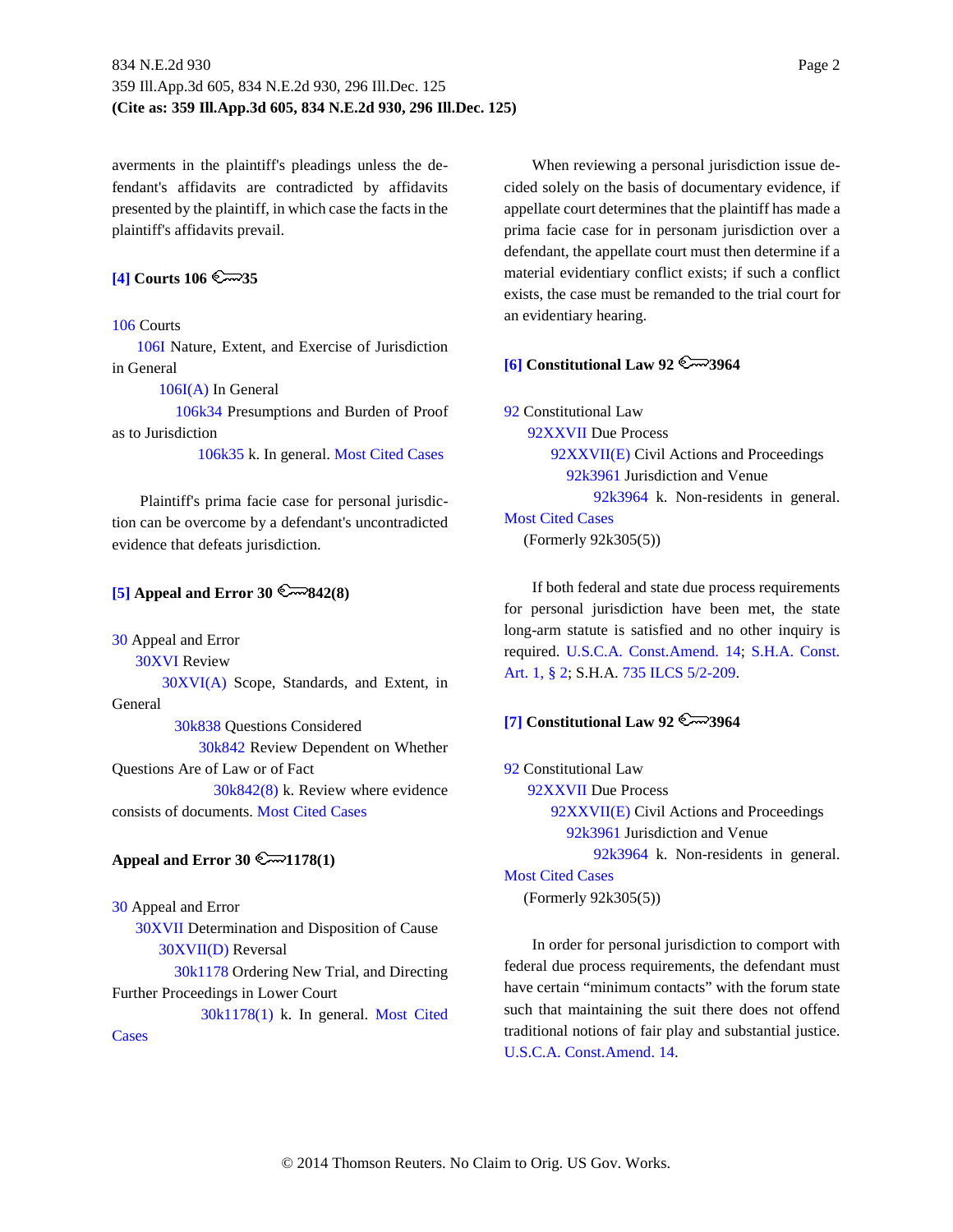# **[\[8\]](#page-9-1) Courts** 106  $\mathbb{C}$  13.3(4)

### 106 Courts

106I Nature, Extent, and Exercise of Jurisdiction in General

106I(A) In General

106k13.1 Actions by or Against Nonresidents, Personal Jurisdiction In; "Long-Arm" Jurisdiction

> 106k13.3 Factors Considered in General 106k13.3(4) k. Purpose, intent, and

foreseeability; purposeful availment. Most Cited Cases

(Formerly 106k12(2.10))

Minimum contacts required for personal jurisdiction must be based on some act by which the defendant purposefully avails itself of the privilege of conducting activities within the forum state, thus invoking the benefits and protections of its laws. U.S.C.A. Const.Amend. 14.

### <span id="page-2-0"></span>**[\[9\]](#page-9-2)** Constitutional Law  $92 \& \rightarrow 3964$

92 Constitutional Law

92XXVII Due Process 92XXVII(E) Civil Actions and Proceedings 92k3961 Jurisdiction and Venue 92k3964 k. Non-residents in general.

Most Cited Cases

(Formerly 92k305(5))

Federal due process analysis for determining existence of personal jurisdiction requires a three-prong analysis consisting of whether (1) the nonresident defendant had "minimum contacts" with the forum state such that there was "fair warning" that the nonresident defendant may be haled into court there; (2) the action arose out of or related to the defendant's contacts with the forum state; and (3) it is reasonable to require the defendant to litigate in the forum state. U.S.C.A. Const.Amend. 14.

# <span id="page-2-1"></span> $[10]$  Courts  $106$   $\sim$  13.3(7)

106 Courts

106I Nature, Extent, and Exercise of Jurisdiction in General

106I(A) In General 106k13.1 Actions by or Against Nonresidents, Personal Jurisdiction In; "Long-Arm" Jurisdiction

> 106k13.3 Factors Considered in General 106k13.3(5) Connection with Litiga-

tion

106k13.3(7) k. Unrelated contacts and activities; general jurisdiction. Most Cited Cases (Formerly 106k12(2.5))

### **Courts 106**  $\cong$  **13.3(11)**

106 Courts

106I Nature, Extent, and Exercise of Jurisdiction in General

106I(A) In General

106k13.1 Actions by or Against Nonresidents, Personal Jurisdiction In; "Long-Arm" Jurisdiction

> 106k13.3 Factors Considered in General 106k13.3(9) Commercial Contacts

and Activities; Contracts and Transactions

106k13.3(11) k. Business contacts and activities; transacting or doing business. Most Cited Cases

(Formerly 106k12(2.5))

If a court has "general jurisdiction" over a defendant, the defendant may be sued in the forum state for suits neither arising out of nor related to the defendant's contacts with the forum state, and it is permitted only where the defendant has continuous and systematic general business contacts with the forum.

 $[11]$  Courts  $106$   $\sim$  13.3(8)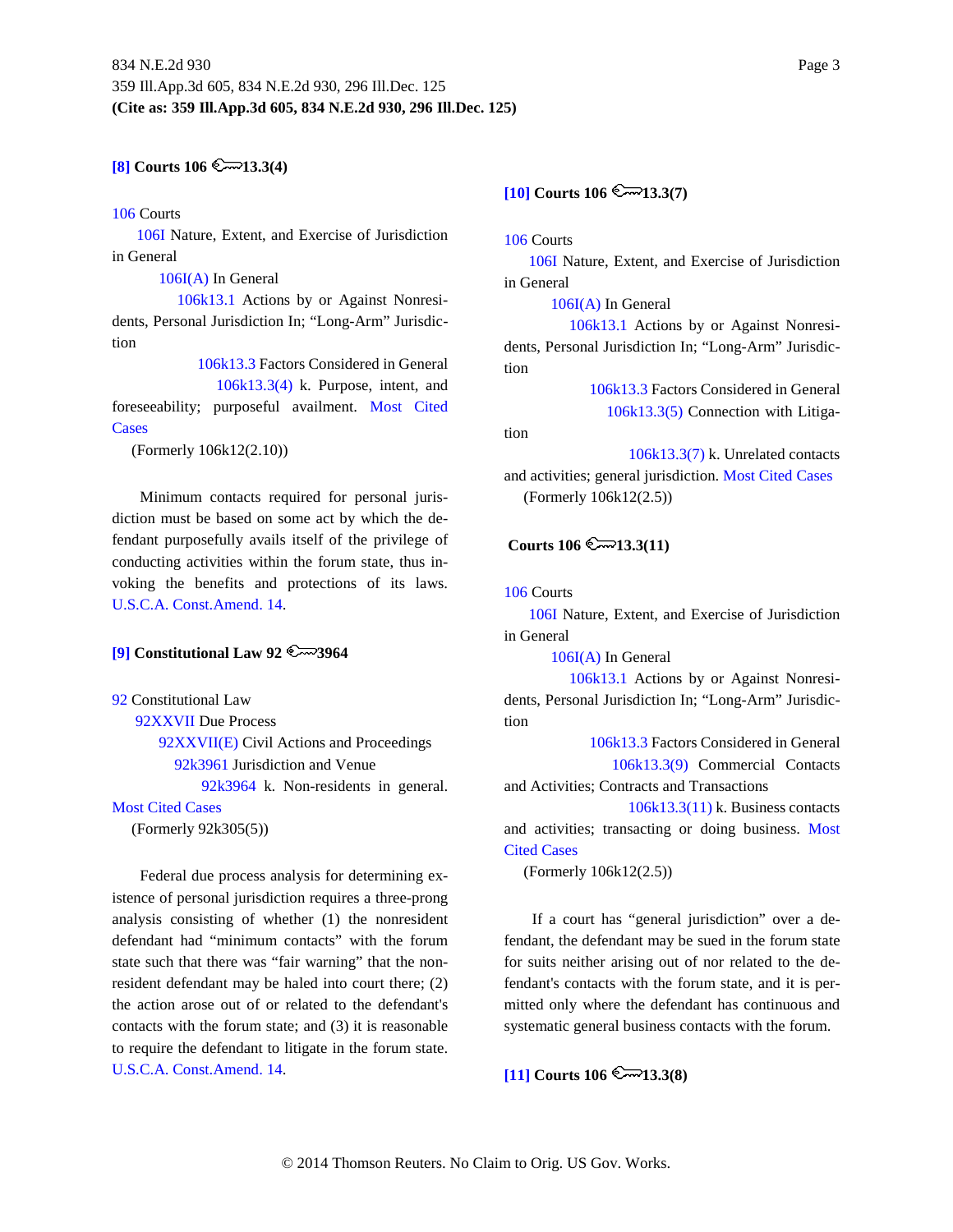#### 106 Courts

106I Nature, Extent, and Exercise of Jurisdiction in General

106I(A) In General

106k13.1 Actions by or Against Nonresidents, Personal Jurisdiction In; "Long-Arm" Jurisdiction

> 106k13.3 Factors Considered in General 106k13.3(5) Connection with Litiga-

tion

106k13.3(8) k. Related contacts

and activities; specific jurisdiction. Most Cited Cases (Formerly 106k12(2.10))

If a court has "specific jurisdiction" over a defendant, suit may be brought only if the suit arises out of or relates to the defendant's contacts with the forum state.

# <span id="page-3-0"></span>**[\[12\]](#page-10-0) Constitutional Law 92 3965(4)**

92 Constitutional Law

92XXVII Due Process 92XXVII(E) Civil Actions and Proceedings 92k3961 Jurisdiction and Venue 92k3965 Particular Parties or Circum-

stances

92k3965(4) k. Manufacture, distribution, and sale. Most Cited Cases (Formerly 92k305(5))

### **Courts 106**  $\cong$  13.5(4)

#### 106 Courts

106I Nature, Extent, and Exercise of Jurisdiction in General

106I(A) In General

106k13.1 Actions by or Against Nonresidents, Personal Jurisdiction In; "Long-Arm" Jurisdiction

106k13.5 Particular Contexts and

Causes of Action

106k13.5(4) k. Torts in general. Most

### Cited Cases

(Formerly 106k12(2.25))

Estate of flight instructor who was killed in crash of recently-purchased vintage airplane established that Illinois court had personal jurisdiction over out-of-state seller in action alleging that seller delivered into the state a plane that he knew or should have known was unsafe due to seller's poor maintenance; seller retained Illinois company to serve as broker and escrow agent for sale, broker listed and advertised plane in Illinois, seller agreed to send plane to Illinois where it remained until delivered to buyers, broker negotiated contract in Illinois, decedent's death in crash would not have occurred but for seller's contacts with Illinois, and seller failed to present compelling case that assertion of jurisdiction would be unreasonable. U.S.C.A. Const.Amend. 14.

### <span id="page-3-1"></span> $[13]$  Courts  $106$   $\sim$  13.3(4)

### 106 Courts

106I Nature, Extent, and Exercise of Jurisdiction in General

106I(A) In General

106k13.1 Actions by or Against Nonresidents, Personal Jurisdiction In; "Long-Arm" Jurisdiction

106k13.3 Factors Considered in General 106k13.3(4) k. Purpose, intent, and foreseeability; purposeful availment. Most Cited

**Cases** 

(Formerly 106k12(2.10), 106k12(2.5))

If a defendant purposefully directed its activities at the forum state, reached out beyond one state to create continuing relationships with citizens of the forum state, or purposefully derived benefits from its activities in the forum state, the "minimum contacts" and "fair warning" requirements for personal juris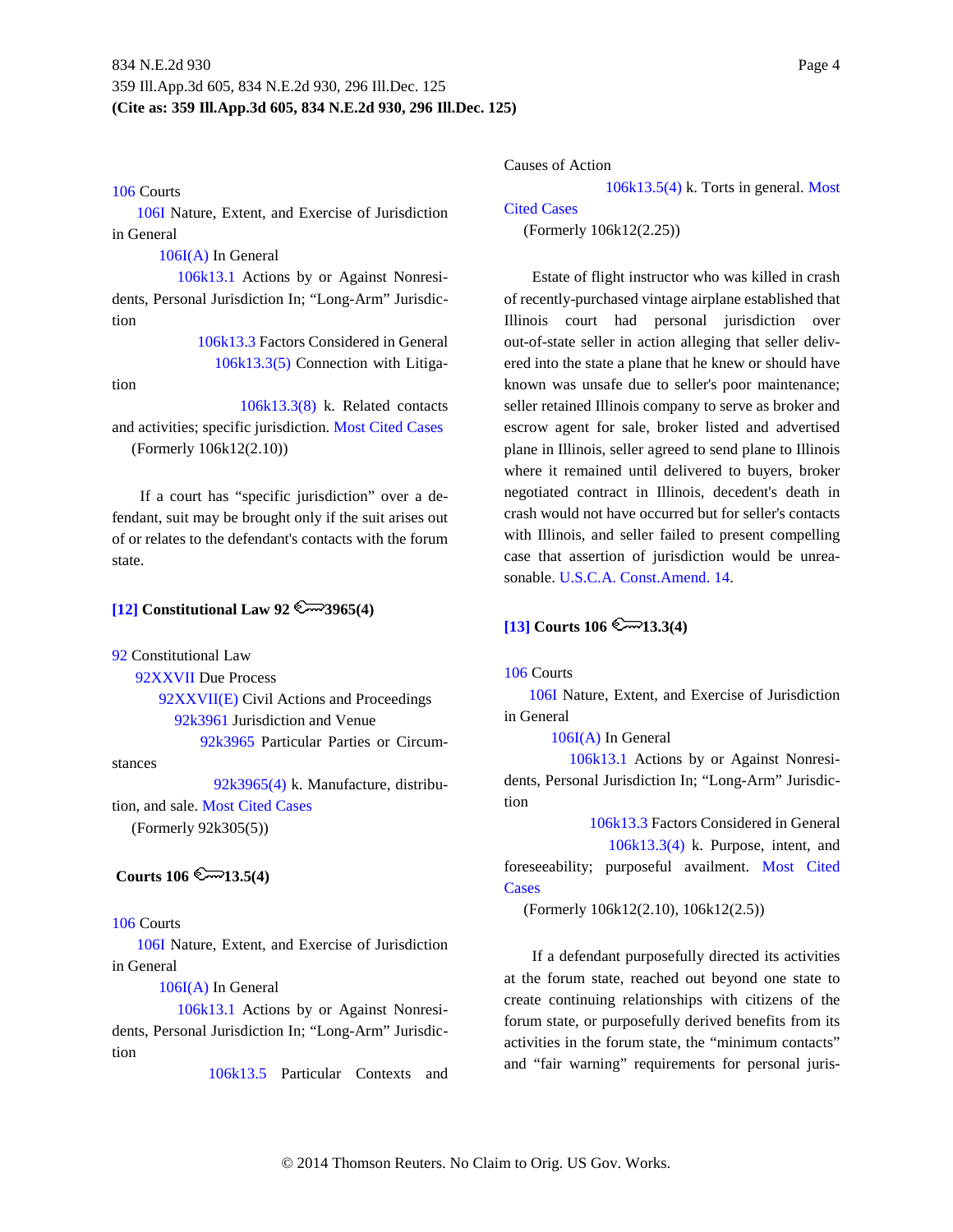diction have been satisfied. U.S.C.A. Const.Amend. 14.

# <span id="page-4-0"></span> $[14]$  Courts  $106$   $\infty$  13.6(1)

#### 106 Courts

106I Nature, Extent, and Exercise of Jurisdiction in General

106I(A) In General

106k13.1 Actions by or Against Nonresidents, Personal Jurisdiction In; "Long-Arm" Jurisdiction

106k13.6 Agents, Representatives, and Other Third Parties, Contacts and Activities of as Basis for Jurisdiction

106k13.6(1) k. In general. Most Cited

### **Cases**

(Formerly 106k12(2.20))

Contacts through a defendant's agent are attributed to the defendant for purposes of personal jurisdiction analysis.

### <span id="page-4-1"></span> $[15]$  Courts 106  $\infty$  13.3(8)

#### 106 Courts

106I Nature, Extent, and Exercise of Jurisdiction in General

106I(A) In General

106k13.1 Actions by or Against Nonresidents, Personal Jurisdiction In; "Long-Arm" Jurisdiction

> 106k13.3 Factors Considered in General 106k13.3(5) Connection with Litiga-

tion

106k13.3(8) k. Related contacts and activities; specific jurisdiction. Most Cited Cases (Formerly 106k12(2.10))

In specific jurisdiction cases, cause of action must "directly arise out of" defendant's contacts with the forum state.

# <span id="page-4-2"></span> $[16]$  Courts  $106$   $\sim$  13.5(4)

106 Courts

106I Nature, Extent, and Exercise of Jurisdiction in General

106I(A) In General

106k13.1 Actions by or Against Nonresidents, Personal Jurisdiction In; "Long-Arm" Jurisdiction

106k13.5 Particular Contexts and Causes of Action

106k13.5(4) k. Torts in general. Most

#### Cited Cases

(Formerly 106k12(2.25))

In determining whether nonintentional tort cause of action "arises out of or relates to" nonresident defendant's contacts with forum state, for purposes of establishing personal jurisdiction, the relevant inquiry is whether the defendant's forum contacts provide the "cause in fact" and "legal cause" of the plaintiff's injury. U.S.C.A. Const.Amend. 14.

### <span id="page-4-3"></span>**[\[17\]](#page-13-0) Constitutional Law 92 3964**

92 Constitutional Law

92XXVII Due Process

92XXVII(E) Civil Actions and Proceedings 92k3961 Jurisdiction and Venue

92k3964 k. Non-residents in general.

# Most Cited Cases

(Formerly 92k305(5))

Factors to be considered in determining whether exercise of personal jurisdiction on out-of-state defendant is reasonable under Due Process Clause are: (1) the burden on the defendant of defending the action in the forum state; (2) the forum state's interest in adjudicating the dispute; (3) the plaintiff's interest in obtaining effective relief; (4) the interstate judicial system's interest in obtaining the most efficient reso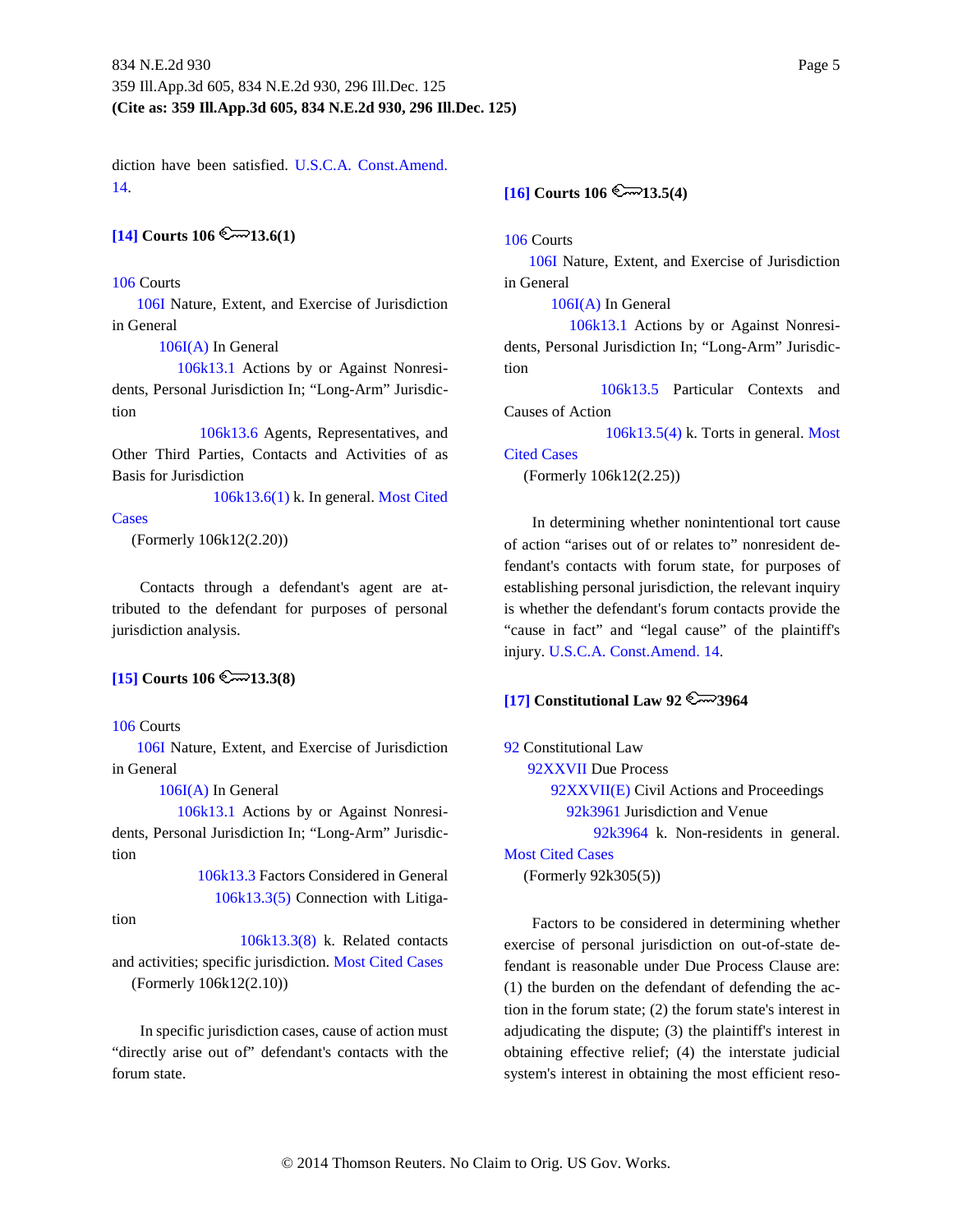lution of the action; and (5) the shared interests of the several states in advancing fundamental social policies. U.S.C.A. Const.Amend. 14.

# <span id="page-5-0"></span> $[18]$  Courts  $106$   $\sim$  13.3(4)

#### 106 Courts

106I Nature, Extent, and Exercise of Jurisdiction in General

106I(A) In General

106k13.1 Actions by or Against Nonresidents, Personal Jurisdiction In; "Long-Arm" Jurisdiction

106k13.3 Factors Considered in General 106k13.3(4) k. Purpose, intent, and foreseeability; purposeful availment. Most Cited Cases

(Formerly 106k12(2.10))

When the defendant purposefully avails itself of the privilege of conducting activities within the forum state, thus invoking the benefits and protections of its laws, the defendant is properly subject to personal jurisdiction in the forum state. U.S.C.A. Const.Amend. 14.

### **[\[19\]](#page-13-2) Courts** 106  $\cong$  13.3(4)

### 106 Courts

106I Nature, Extent, and Exercise of Jurisdiction in General

106I(A) In General

106k13.1 Actions by or Against Nonresidents, Personal Jurisdiction In; "Long-Arm" Jurisdiction

106k13.3 Factors Considered in General 106k13.3(4) k. Purpose, intent, and foreseeability; purposeful availment. Most Cited Cases

(Formerly 106k12(2.10))

If a defendant purposefully directs his activities at

Illinois, he must present a compelling case that court's exercise of personal jurisdiction is unreasonable. U.S.C.A. Const.Amend. 14.

# <span id="page-5-1"></span> $[20]$  **Courts** 106  $\cong$  13.3(4)

#### 106 Courts

106I Nature, Extent, and Exercise of Jurisdiction in General

106I(A) In General

106k13.1 Actions by or Against Nonresidents, Personal Jurisdiction In; "Long-Arm" Jurisdiction

106k13.3 Factors Considered in General 106k13.3(4) k. Purpose, intent, and foreseeability; purposeful availment. Most Cited **Cases** 

(Formerly 106k12(2.10))

In general, cases in which it is unreasonable to assert personal jurisdiction over a defendant who has purposefully directed his activities at Illinois are limited to the rare situation in which the plaintiff's interest and the state's interest in adjudicating the dispute in the forum are so attenuated that they are clearly outweighed by the burden of subjecting the defendant to litigation within the forum. U.S.C.A. Const.Amend. 14.

### <span id="page-5-2"></span> $[21]$  Constitutional Law 92

92 Constitutional Law 92XXVII Due Process 92XXVII(E) Civil Actions and Proceedings 92k3961 Jurisdiction and Venue 92k3964 k. Non-residents in general. Most Cited Cases (Formerly 92k305(5))

Due process under state constitution requires that it be fair, just, and reasonable to require a nonresident defendant to defend an action in Illinois, considering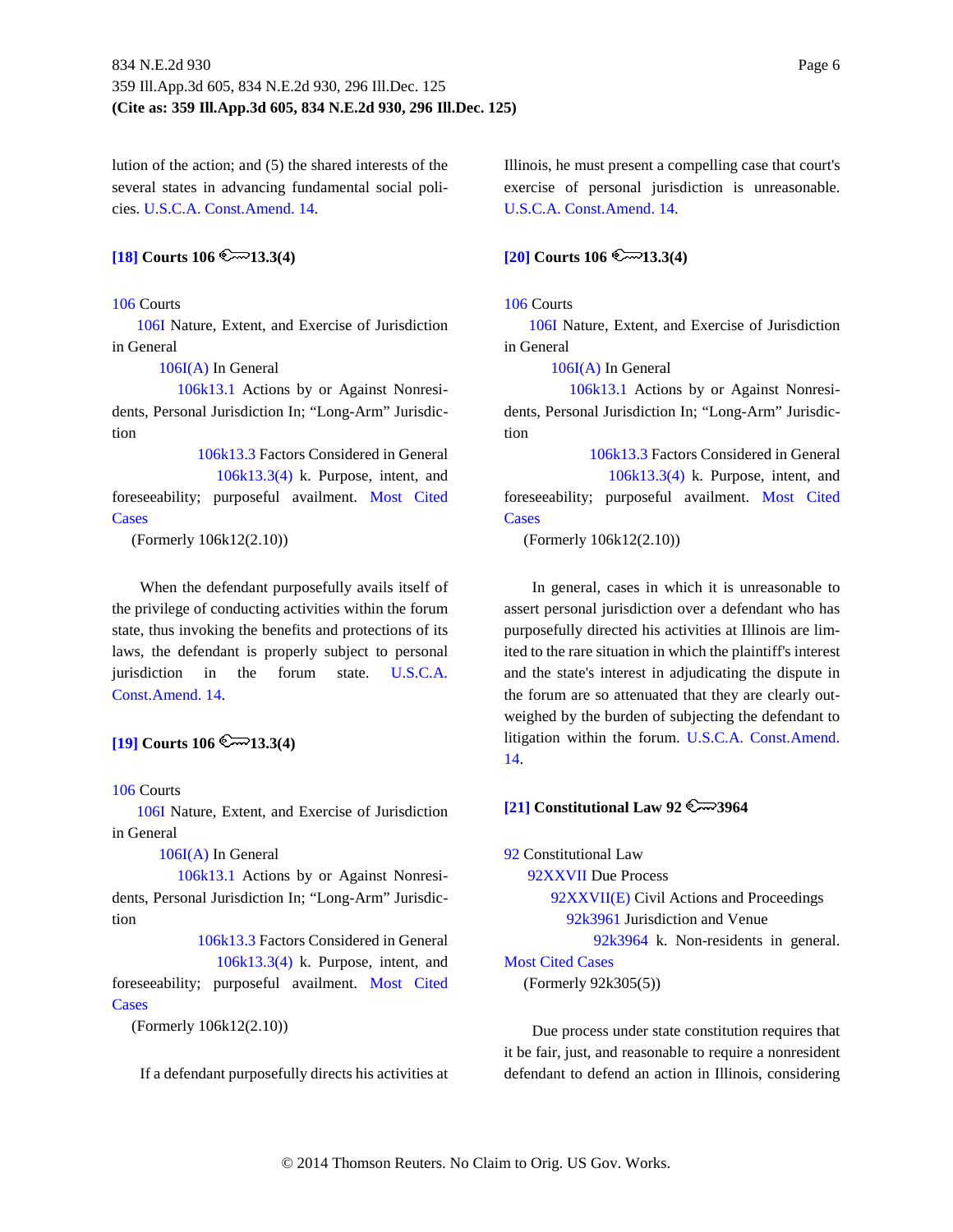the quality and nature of the defendant's acts which occur in Illinois or which affect interests located in Illinois. S.H.A. Const. Art. 1, § 2.

# <span id="page-6-0"></span>**[\[22\]](#page-14-1) Constitutional Law 92 3963**

92 Constitutional Law 92XXVII Due Process 92XXVII(E) Civil Actions and Proceedings 92k3961 Jurisdiction and Venue 92k3963 k. Personal jurisdiction in general. Most Cited Cases (Formerly 92k305(4.1))

In almost all cases, when federal due process concerns regarding personal jurisdiction are satisfied, so are Illinois due process concerns regarding personal jurisdiction. U.S.C.A. Const.Amend. 14; S.H.A. Const. Art. 1, § 2.

**\*\*932** Philip H. Corboy, Thomas A. Demetrio, Robert J. Bingle, and William T. Gibbs, all of Corboy & Demetrio, P.C., and George F. Archer, of Archer & Associates, Ltd., both of Chicago, for appellant.

Thomas J. Kanyock and Amber C. Coisman, both of Purcell & Wardrope, Chtrd., of Chicago, for appellee.

Justice KAPALA delivered the opinion of the court:

**\*608 \*\*\*127** Plaintiff, Craig T. Keller, independent special administrator of the estate of Donald W. Keller, deceased, appeals from the order of the circuit court of Winnebago County dismissing defendant, Roger Henderson, for lack of personal jurisdiction. We reverse and remand.

#### I. BACKGROUND

Defendant, a California resident, was the seller of a vintage World War II T-6 "warbird" airplane that he had stored for many years in California. Defendant hired Courtesy Aircraft, LLC, an Illinois corporation with its principal place of business in Rockford, Illinois, as the exclusive broker for the plane after seeing an advertisement for its services while he was in California. The contract between defendant and Courtesy allowed Courtesy to list the plane for sale as well as advertise it. Courtesy listed and advertised the plane in Illinois. The contract further provided that it was "deemed to be made in Illinois" and that Courtesy was acting as an agent for defendant to facilitate the sale of the **\*\*933 \*\*\*128** plane. Additionally, the contract provided that any disputes arising out of the contract "shall be" litigated in Illinois.

After the contract was formed, defendant allowed the plane to be ferried from California to Rockford, Illinois. Donald Keller, an Illinois resident, was hired by Courtesy to ferry the plane. Defendant acquiesced in the selection of Keller. Keller was a T-6 pilot and had **\*609** cross-country flight experience. Defendant received and paid a statement from Courtesy charging him for the cost of Keller's services. The ferry from California to Illinois occurred without incident.

Eventually, a buyer for the plane was located. The buyer was U.S. Aircraft, LLC, a Florida corporation. Two of the corporation's officers, Joyce Rocco and Dan Rocco, came to Illinois to inspect the plane. Courtesy, as defendant's agent, executed an aircraft purchase agreement with U.S. Aircraft while the plane was still in Illinois. The purchase agreement provided that any legal action regarding the agreement "may be" brought in "Winnebago, Illinois." The agreement also stated that the sale was handled by Courtesy's Rockford office and that delivery of the plane would occur in Illinois. Courtesy also acted as the escrow agent to facilitate the exchange of money and documents arising out of the sale. After the sale, the plane underwent extensive work in Illinois. The work concerned chiefly avionics and the exterior and included overhaul of all instruments, installation of a new canopy and side glass, restoration of the front and rear cockpits, painting the fuselage, installation of new exterior parts to the fuselage and airframe, and other cosmetic work. Defendant agreed to pay a *pro rata*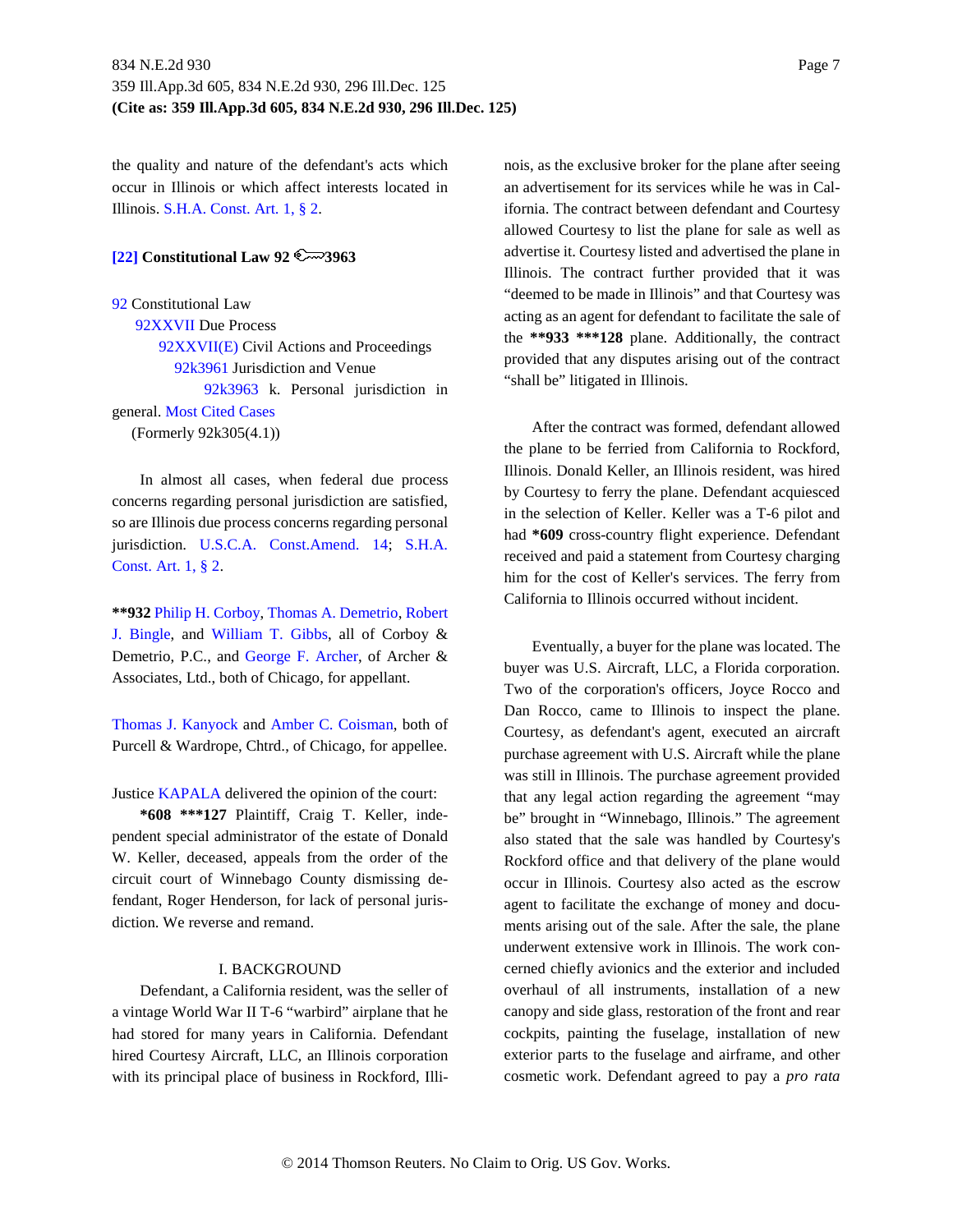share for the work.

Forty-two days after the sale of the plane, Keller and Dan Rocco were flying in the plane. Keller had been hired to instruct the Roccos how to fly the plane. Defendant was not the person who hired Keller for this purpose. Keller and Dan Rocco were working on "touch and go" landings at Gilmer County Airport in Gainesville, Georgia. "Touch and go" landings are maneuvers where an aircraft lands and departs on a runway without stopping or exiting the runway. The first four "touch and go" landings occurred without incident. As the fifth "touch and go" landing was being attempted, the plane experienced engine failure and crashed into the ground. Both Keller and Dan Rocco were killed. The National Transportation Safety Board conducted an investigation of the crash. It determined that the probable cause of the crash was "a loss of engine power following a supercharger bearing failure."

On April 10, 2003, plaintiff filed suit against various persons and entities. On January 15, 2004, defendant was added as a party defendant. The complaint alleged that defendant delivered into Illinois a plane that he knew or should have known was unsafe due to defendant's poor maintenance of the plane. The complaint further alleged that it was defendant's poor maintenance that caused the supercharger bearing failure and subsequent loss of engine power.

On April 2, 2004, defendant filed an appearance and jury demand. On the same date defendant also filed a motion to dismiss for want of personal jurisdiction. Defendant attached his affidavit to the motion.

**\*610** Plaintiff served a notice of deposition on defendant for September 15, 2004. Defendant was never produced at the deposition as defendant's counsel stated that the trial court had stayed all discovery pending the resolution of defendant's motion.

On August 26, 2004, a hearing was held on defendant's motion. The court did not hear testimony at the hearing but heard argument by counsel. Plaintiff requested additional time to depose defendant. The court took the issue under advisement but never decided the issue as it had previously ordered that discovery be stayed until **\*\*934 \*\*\*129** resolution of the motion to dismiss for want of personal jurisdiction. As aforementioned, defendant submitted his affidavit while plaintiff submitted a joint affidavit of its aviation experts and attached 14 exhibits. On September 23, 2004, the trial court granted defendant's motion to dismiss. On September 27, 2004, the trial court issued a written memorandum of decision outlining the court's reasoning for granting defendant's motion to dismiss. The memorandum also stated that it was "made a part of [the September 23, 2004, order]."

Plaintiff filed a motion to reconsider. Plaintiff contended that because the trial court lacked the benefit of defendant's deposition it could not properly rule on the motion to dismiss. Further, plaintiff requested that he now be able to depose defendant. The court denied plaintiff's motion to reconsider and his request to depose defendant. Plaintiff timely appealed.

#### II. DISCUSSION

Plaintiff makes three contentions on appeal. First, that the trial court erred in finding that it lacked personal jurisdiction over defendant. Second, that the trial court used incorrect facts in making its personal jurisdiction determination. Third, that the trial court erred by deciding the personal jurisdiction issue without allowing plaintiff to take defendant's deposition. We agree with plaintiff's first contention, and therefore, we need not reach his second or third contention.

Plaintiff asserts that the trial court has jurisdiction over defendant pursuant to subsection (a)(1) of section 2-209 of the Code of Civil Procedure, the long-arm statute (735 ILCS 5/2-209(a)(1) (West 2002)), subsection (a)(2) of the long-arm statute  $(735 \text{ ILCS})$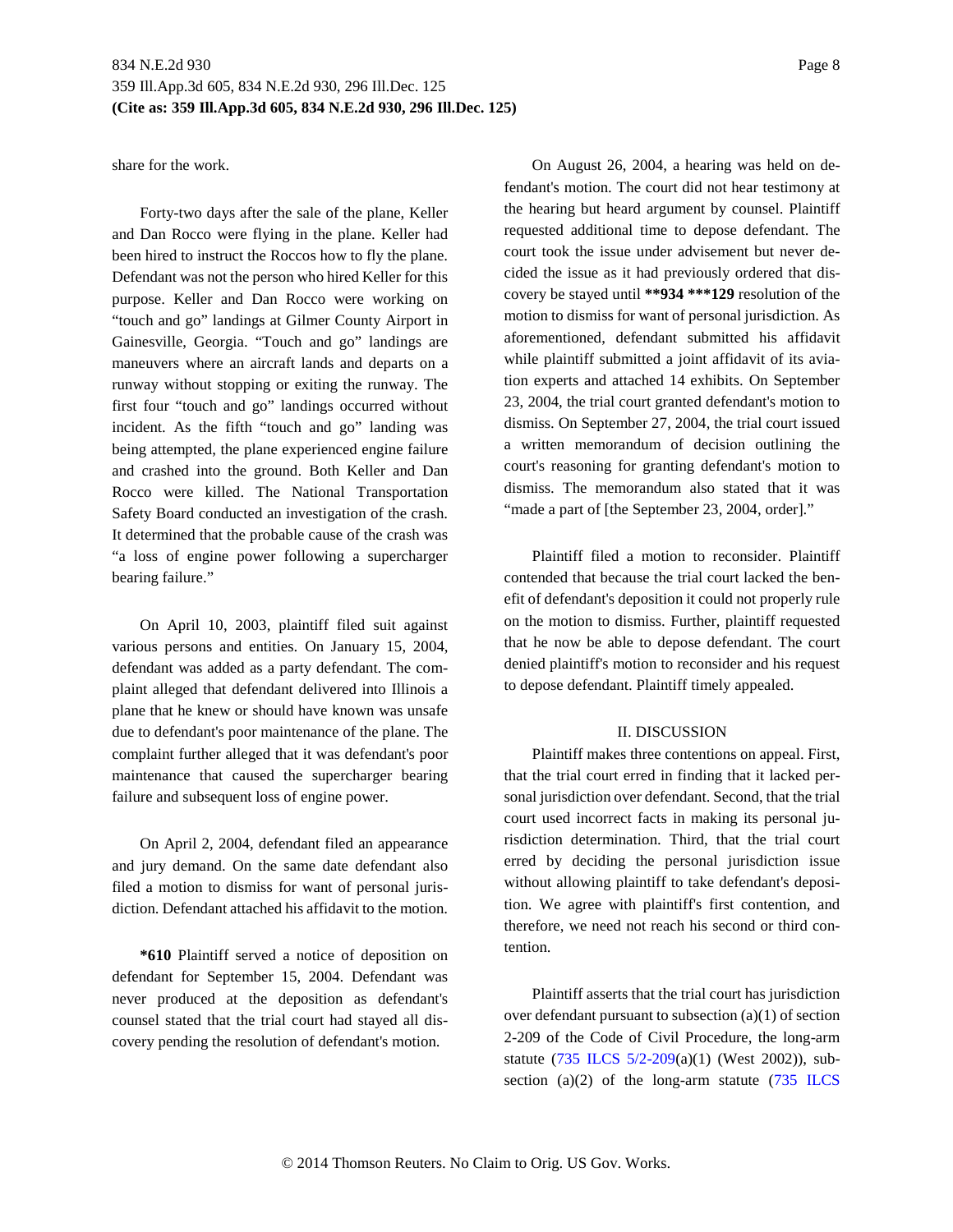$5/2-209(a)(2)$  (West 2002)), and subsection (a)(7) of the long-arm statute  $(735$  ILCS  $5/2$ -209 $(a)(7)$  (West 2002)). Further, plaintiff contends that exercising jurisdiction over defendant comports with the due process requirements of the Illinois and United States Constitutions.

<span id="page-8-4"></span><span id="page-8-3"></span><span id="page-8-2"></span><span id="page-8-1"></span><span id="page-8-0"></span> $[1][2][3][4][5]$  $[1][2][3][4][5]$  $[1][2][3][4][5]$  A plaintiff has the burden of proving a *prima facie* case for jurisdiction when seeking jurisdiction over a nonresident defendant. **\*611** *Spartan Motors, Inc. v. Lube Power, Inc.,* 337 Ill.App.3d 556, 559, 272 Ill.Dec. 74, 786 N.E.2d 613 (2003). When, as in this case, the trial court decides the issue of personal jurisdiction solely on the basis of documentary evidence, our review is *de novo. Spartan Motors,* 337 Ill.App.3d at 559-60, 272 Ill.Dec. 74, 786 N.E.2d 613. In reviewing affidavits and pleadings submitted in connection with a motion challenging personal jurisdiction, courts must resolve conflicts between such documents in the plaintiff's favor for purposes of determining whether a *prima facie* case for jurisdiction has been shown. *Khan v. Van Remmen, Inc.,* 325 Ill.App.3d 49, 56, 258 Ill.Dec. 628, 756 N.E.2d 902 (2001). However, well-alleged facts within affidavits presented by the defendant must be taken as true notwithstanding the existence of contrary averments in the plaintiff's pleadings unless the defendant's affidavits are contradicted by affidavits presented by the plaintiff, in which case the facts in the plaintiff's affidavits prevail. See *Khan,* 325 Ill.App.3d at 56, 258 Ill.Dec. 628, 756 N.E.2d 902. A plaintiff's *prima facie* case for jurisdiction can be overcome by a defendant's uncontradicted evidence that defeats jurisdiction. *Community Merchant Services, Inc. v. Jonas,* 354 Ill.App.3d 1077, 1083-84, 290 Ill.Dec. 930, 822 N.E.2d 515 (2004). When reviewing a personal jurisdiction issue decided solely on the basis of documentary evidence, if we determine that the plaintiff has made a *prima facie* case for *in personam* jurisdiction over a defendant, we must then determine if a material evidentiary **\*\*935 \*\*\*130** conflict exists. *Viktron Ltd. Partnership v. Program Data Inc.,* 326 Ill.App.3d 111, 116, 259 Ill.Dec. 706, 759 N.E.2d 186

(2001). If such a conflict exists, we must remand to the trial court for an evidentiary hearing. *Viktron Ltd.,* 326 Ill.App.3d at 116, 259 Ill.Dec. 706, 759 N.E.2d 186.

Traditionally, Illinois courts generally employed a two-step process in analyzing personal jurisdiction. First, the court determined whether jurisdiction was proper under the Illinois long-arm statute (735 ILCS 5/2-209 (West 2002)). *Spartan Motors,* 337 Ill.App.3d at 560, 272 Ill.Dec. 74, 786 N.E.2d 613. Under the long-arm statute, the court determined whether the nonresident defendant performed one of the acts enumerated in the statute. See *Spartan Motors,* 337 Ill.App.3d at 560, 272 Ill.Dec. 74, 786 N.E.2d 613. Second, the court determined whether the exercise of personal jurisdiction over the defendant would comport with due process standards of the Illinois and United States Constitutions. *Spartan Motors,* 337 Ill.App.3d at 560, 272 Ill.Dec. 74, 786 N.E.2d 613. Therefore, a *prima facie* case required the plaintiff to show that the long-arm statute was satisfied and that due process was satisfied. See *Boatmen's Bank of Cape Girardeau v. Adams,* 191 Ill.App.3d 176, 185, 138 Ill.Dec. 575, 547 N.E.2d 742 (1989).

<span id="page-8-5"></span>[\[6\]](#page-1-1) However, effective September 7, 1989, the legislature amended the long-arm statute to include a "catchall provision." Pub. Act 86-840, eff. September 7, 1989 (amending Ill.Rev.Stat.1988, ch. 110, par. 2-209); **\*612***Kostal v. Pinkus Dermatopathology Laboratory, P.C.,* 357 Ill.App.3d 381, 386, 293 Ill.Dec. 150, 827 N.E.2d 1031 (2005). Subsection (c), the catchall, states that a court "may also exercise jurisdiction on any other basis now or hereafter permitted by the Illinois Constitution and the Constitution of the United States." 735 ILCS 5/2-209(c) (West 2002). Thus, with the enactment of subsection (c), the long-arm statute has been held to be coextensive with the due process requirements of the Illinois and United States Constitutions. *Kostal,* 357 Ill.App.3d at 386, 293 Ill.Dec. 150, 827 N.E.2d 1031. Further, subsection (c) provides an independent basis for exercising personal jurisdiction. *Kostal,* 357 Ill.App.3d at 386,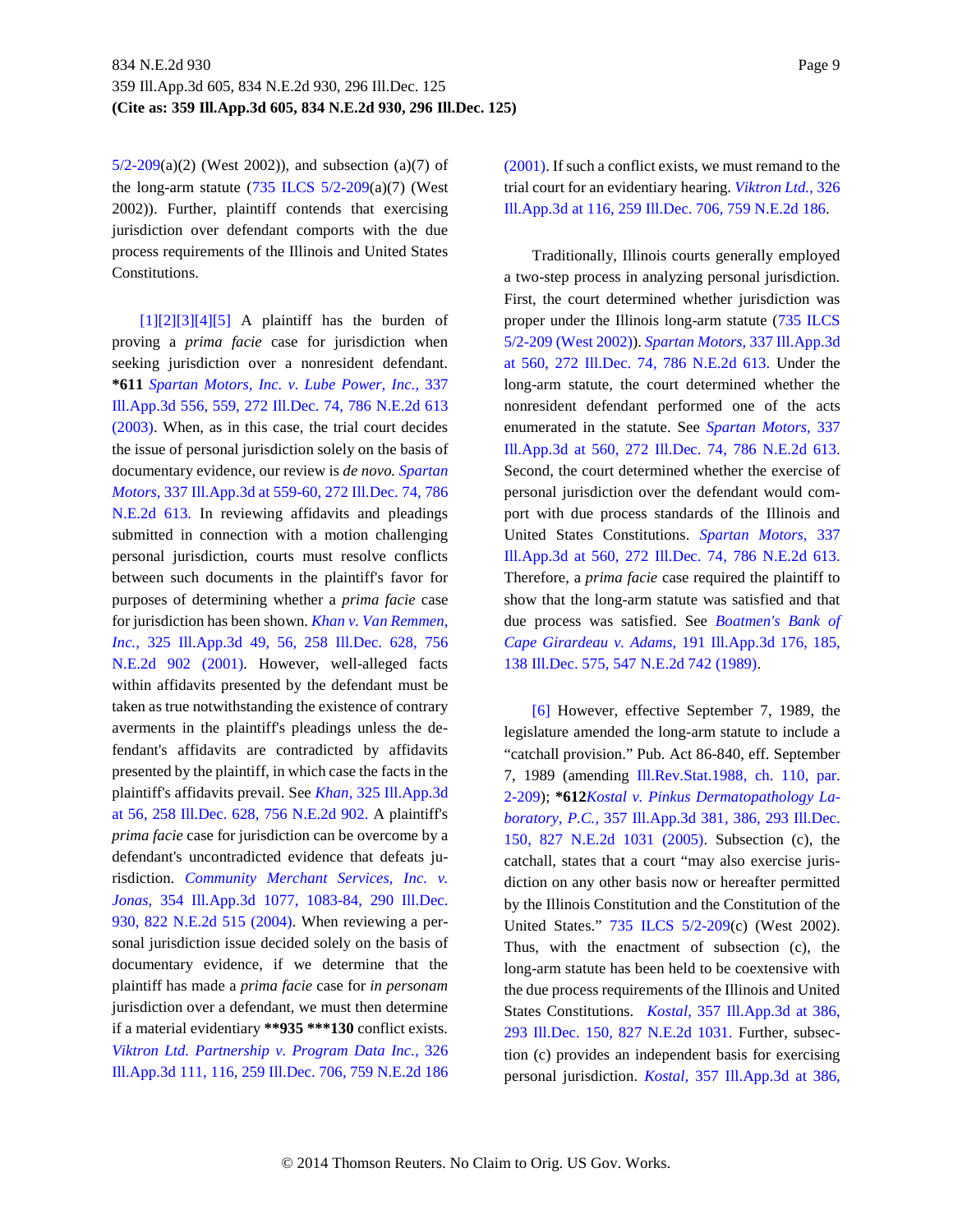293 Ill.Dec. 150, 827 N.E.2d 1031. If both the federal and Illinois due process requirements for personal jurisdiction have been met, the Illinois long-arm statute is satisfied and no other inquiry is required. *Kostal,* 357 Ill.App.3d at 387, 293 Ill.Dec. 150, 827 N.E.2d 1031.

Because of the coextensive nature of the long-arm statute and due process requirements, the first step traditionally employed by Illinois courts in personal jurisdiction analysis, that is, whether the defendant performed any of the acts enumerated in the long-arm statute, is now "wholly unnecessary." *Kostal,* 357 Ill.App.3d at 387, 293 Ill.Dec. 150, 827 N.E.2d 1031, quoting *Dehmlow v. Austin Fireworks,* 963 F.2d 941, 945 (7th Cir.1992). In other words, the long-arm statute is satisfied when due process concerns are satisfied, regardless of whether the defendant performed any of the acts enumerated in the long-arm statute. *Kostal,* 357 Ill.App.3d at 387, 293 Ill.Dec. 150, 827 N.E.2d 1031. Therefore, our personal jurisdiction analysis will focus solely on whether plaintiff has shown that the federal and Illinois due process requirements have been met in this case.

### <span id="page-9-1"></span>A. Federal Due Process

<span id="page-9-0"></span>[\[7\]\[8\]](#page-1-2) In order for personal jurisdiction to comport with federal due process requirements, "the defendant must have certain 'minimum contacts' with the forum state such that maintaining the suit there does not offend '" 'traditional notions of fair play and substantial justice.' " ' " **\*\*936 \*\*\*131** *Spartan Motors,* 337 Ill.App.3d at 560, 272 Ill.Dec. 74, 786 N.E.2d 613, quoting *International Shoe Co. v. Washington,* 326 U.S. 310, 316, 66 S.Ct. 154, 158, 90 L.Ed. 95, 102 (1945), quoting *Milliken v. Meyer,* 311 U.S. 457, 463, 61 S.Ct. 339, 343, 85 L.Ed. 278, 283 (1940). In other words, "[o]nce it has been decided that a defendant purposefully established minimum contacts within the forum State, these contacts may be considered in light of other factors to determine whether the assertion of personal jurisdiction would comport with 'fair play and substantial justice.' [Citation.]"

*Burger King Corp. v. Rudzewicz,* 471 U.S. 462, 476, 105 S.Ct. 2174, 2184, 85 L.Ed.2d 528, 543 (1985). The minimum contacts required for personal jurisdiction "must be based on ' "some act by which the defendant purposefully avails itself of the privilege of conducting activities within the forum State, thus invoking the **\*613** benefits and protections of its laws." ' " *Spartan Motors,* 337 Ill.App.3d at 560-61, 272 Ill.Dec. 74, 786 N.E.2d 613, quoting *Asahi Metal Industry Co. v. Superior Court,* 480 U.S. 102, 109, 107 S.Ct. 1026, 1030, 94 L.Ed.2d 92, 102 (1987), quoting *Burger King Corp.,* 471 U.S. at 475, 105 S.Ct. at 2183, 85 L.Ed.2d at 542. The purposeful availment requirement exists so that an "alien defendant will not be forced to litigate in a distant or inconvenient forum solely as a result of random, fortuitous, or attenuated contacts or the unilateral act of a consumer or some other third person." *Spartan Motors,* 337 Ill.App.3d at 561, 272 Ill.Dec. 74, 786 N.E.2d 613, citing *Burger King Corp.,* 471 U.S. at 475, 105 S.Ct. at 2183, 85 L.Ed.2d at 542.

<span id="page-9-2"></span>[\[9\]](#page-2-0) Federal due process analysis requires a three-prong analysis consisting of whether (1) the nonresident defendant had "minimum contacts" with the forum state such that there was "fair warning" that the nonresident defendant may be haled into court there; (2) the action arose out of or related to the defendant's contacts with the forum state; and (3) it is reasonable to require the defendant to litigate in the forum state. *Spartan Motors,* 337 Ill.App.3d at 561, 272 Ill.Dec. 74, 786 N.E.2d 613, citing *Burger King Corp.,* 471 U.S. at 471-77, 105 S.Ct. at 2181-84, 85 L.Ed.2d at 540-44; *Kalata v. Healy,* 312 Ill.App.3d 761, 768-69, 245 Ill.Dec. 566, 728 N.E.2d 648 (2000).

<span id="page-9-4"></span><span id="page-9-3"></span>[\[10\]\[11\]](#page-2-1) The "minimum contacts" required for personal jurisdiction differ depending on whether general jurisdiction or specific jurisdiction is being sought. *Spartan Motors,* 337 Ill.App.3d at 561, 272 Ill.Dec. 74, 786 N.E.2d 613. If a court has general jurisdiction over a defendant, the defendant may be sued in the forum state for suits neither arising out of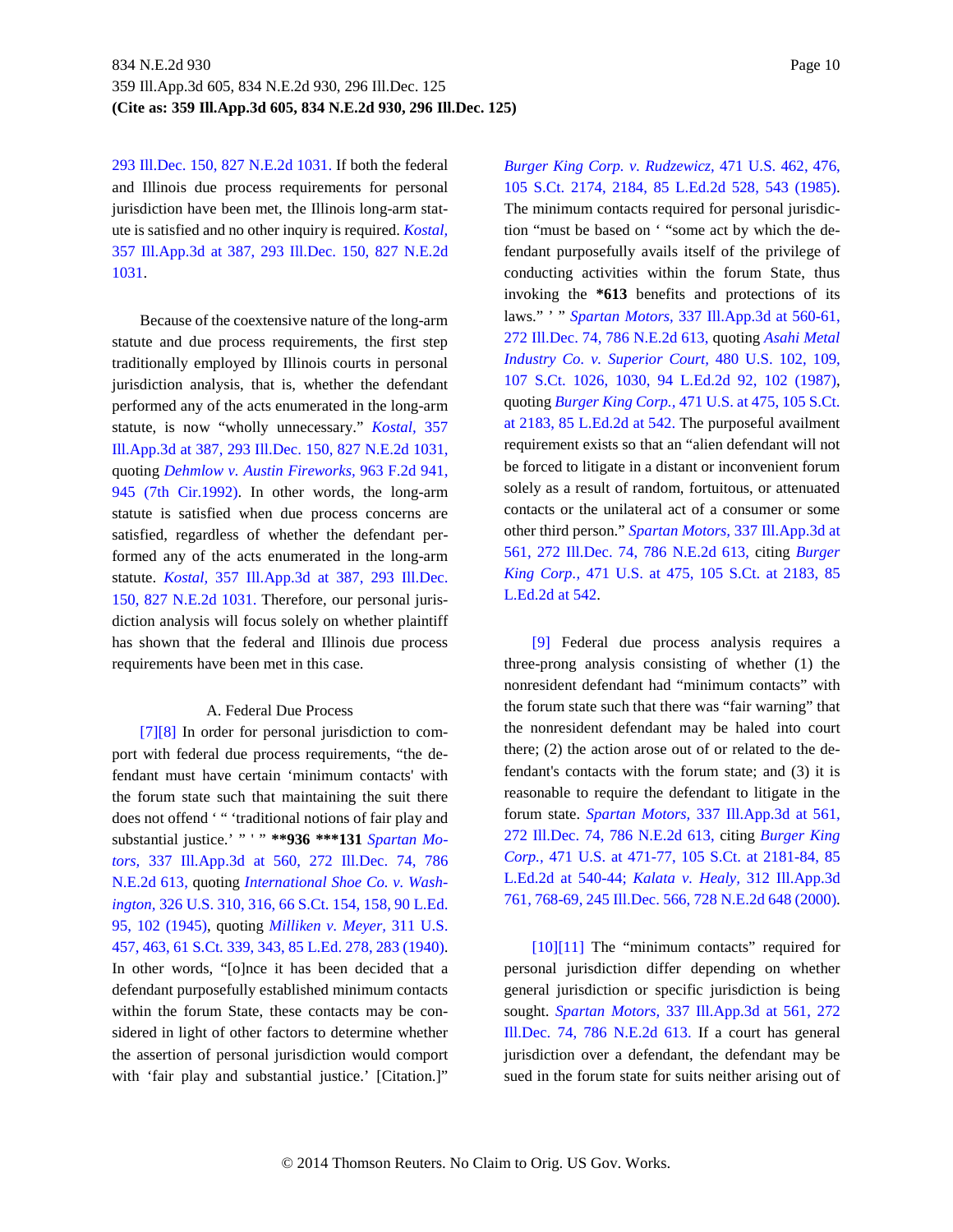nor related to the defendant's contacts with the forum state, and "it is permitted only where the defendant has 'continuous and systematic general business contacts' with the forum." *Alderson v. Southern Co.,* 321 Ill.App.3d 832, 857, 254 Ill.Dec. 514, 747 N.E.2d 926 (2001), quoting *Helicopteros Nacionales de Colombia, S.A. v. Hall,* 466 U.S. 408, 416, 104 S.Ct. 1868, 1873, 80 L.Ed.2d 404, 412 (1984). If a court has specific jurisdiction over a defendant, suit may be brought only if the suit arises out of or relates to the defendant's contacts with the forum state. *Spartan Motors,* 337 Ill.App.3d at 561, 272 Ill.Dec. 74, 786 N.E.2d 613. Therefore, the second prong of the aforementioned federal due process analysis is applicable only in specific jurisdiction cases. See *RAR, Inc. v. Turner Diesel, Ltd.,* 107 F.3d 1272, 1277-78 (7th Cir.1997). In specific jurisdiction cases, the suit must "directly arise out of the contacts between the defendant and the forum." *Spartan Motors,* 337 Ill.App.3d at 561, 272 Ill.Dec. 74, 786 N.E.2d 613.

In this case, plaintiff does not contend that Illinois has general jurisdiction over defendant. Therefore, our analysis will be **\*\*937 \*\*\*132** confined to whether Illinois has specific jurisdiction over defendant such that he is amenable to plaintiff's suit in Illinois.

<span id="page-10-0"></span>[\[12\]](#page-3-0) As to the first prong of our analysis, we must examine defendant's **\*614** contacts according to the allegations in plaintiff's pleadings and affidavits, as well as the unrebutted allegations in defendant's pleadings and the allegations in defendant's affidavit that are unrebutted by counteraffidavits. Preliminarily, we note that the facts that follow, with one exception from defendant's affidavit noted below, come from plaintiff's pleadings, as the only affidavit filed by plaintiff was a joint affidavit of its aviation experts and the facts presented in the affidavit do not impact our jurisdictional analysis. The facts we rely on were not disputed by defendant in his affidavit or any of his pleadings.

<span id="page-10-1"></span>[\[13\]](#page-3-1) We believe that the contacts with Illinois are

sufficient to establish personal jurisdiction over defendant. If a defendant purposefully directed its activities at the forum state, reached out beyond one state to create continuing relationships with citizens of the forum state, or purposefully derived benefits from its activities in the forum state, the "minimum contacts" and "fair warning" requirements have been satisfied. *Spartan Motors,* 337 Ill.App.3d at 561, 272 Ill.Dec. 74, 786 N.E.2d 613. It is clear that defendant "purposefully availed" himself of the benefits of Illinois.

<span id="page-10-2"></span>[\[14\]](#page-4-0) Defendant's contacts with Illinois consist of both his direct contacts with Illinois and his contacts through his agent, Courtesy. Contacts through a defendant's agent are attributed to the defendant for purposes of personal jurisdiction analysis. *Allerion, Inc. v. Nueva Icacos, S.A. de C.V.,* 283 Ill.App.3d 40, 48, 218 Ill.Dec. 632, 669 N.E.2d 1158 (1996). Defendant's direct contacts with Illinois involve his retention of Courtesy, an Illinois company, as his broker for the sale of the airplane. On behalf of defendant, Courtesy listed and advertised the plane in Illinois. Courtesy also suggested that Keller ferry the plane from California to Illinois, and defendant eventually paid for Keller's services. Defendant agreed to send the airplane to Illinois, where it remained until it was delivered to the buyers. Further, Courtesy negotiated the contract on behalf of defendant and the contract was signed by Courtesy in Illinois. We note that defendant indicated in his affidavit that he had no involvement in the selection of Keller as the person to train the Roccos how to fly the airplane. There is no counteraffidavit to rebut this assertion.

Defendant hired an Illinois company to broker the sale of his plane and act as the escrow agent for the sale of the plane. The inspection occurred in Illinois and the sale of the plane was handled by Courtesy's Rockford, Illinois, office. Defendant paid for part of the servicing that was done in Illinois. Further, defendant at least acquiesced in the ferrying of the plane to Illinois and the selection of Keller, an Illinois resi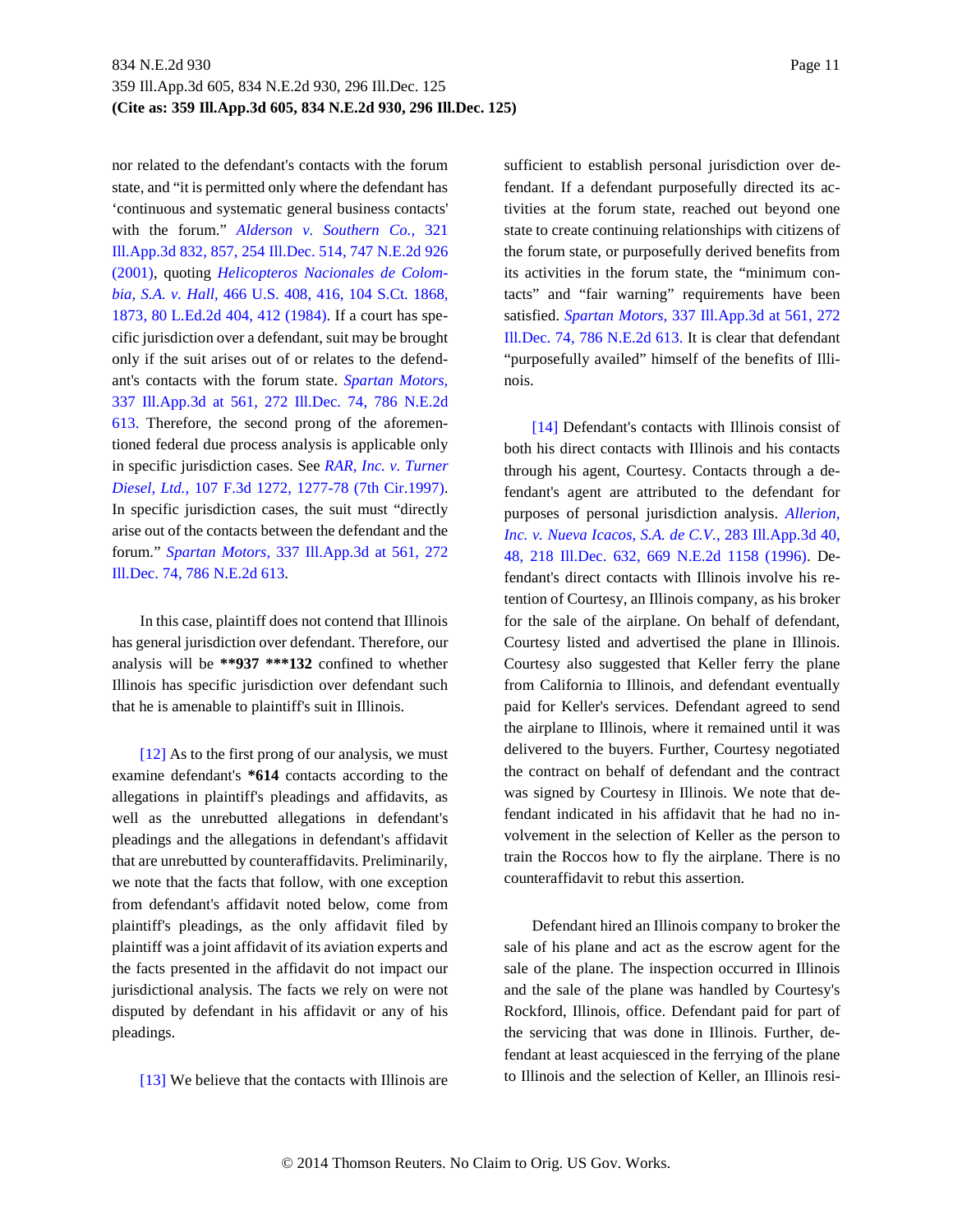dent, as the person to ferry the plane. Moreover, we find that "traditional notions of fair play and substantial justice" are not offended by asserting jurisdiction over defendant and that defendant **\*615** had "fair warning" that suit could take place in Illinois. By agreeing to send the plane into Illinois, defendant was aware that the plane would be flown within Illinois. Therefore, defendant would have been aware that any number of events that would subject him to liability could occur while the plane was in Illinois and that a suit could occur in Illinois related to such events. It was well within defendant's power to inform Courtesy that any potential purchaser would need to come to California to view the plane. For whatever reason, defendant, at a minimum, acquiesced to the plane being flown into Illinois, where the Roccos eventually**\*\*\*133 \*\*938** viewed the plane. This action, along with the retention of Courtesy and use of Keller to ferry the plane, was a use of Illinois and its residents for the benefit of defendant. The fact that the crash occurred outside Illinois does not vitiate the significance of the contacts. Therefore, it is fair for defendant to be subject to suit in Illinois.

Next, we turn to the second prong of our analysis, that is, whether this action "arises out of or relates to" defendant's contacts in Illinois. This element of due process analysis establishes a "limitation on the degree of permissible attenuation between 'the defendant, the forum, and the litigation.' " *Miller Yacht Sales, Inc. v. Smith,* 384 F.3d 93, 103 (3d Cir.2004) (Scirica, J., concurring in part and dissenting in part), quoting *Shaffer v. Heitner,* 433 U.S. 186, 204, 97 S.Ct. 2569, 2580, 53 L.Ed.2d 683, 698 (1977). The United States Supreme Court has not definitively resolved the meaning of this element of due process analysis for personal jurisdiction. *Miller Yacht Sales, Inc.,* 384 F.3d at 104 (Scirica, J., concurring in part and dissenting in part). Furthermore, the various federal circuit courts of appeal have adopted divergent interpretations with respect to how this element applies in specific jurisdiction cases. *Miller Yacht Sales, Inc.,* 384 F.3d at 102 (Scirica, J., concurring in part and dissenting in part).

The First Circuit has held that, in relation to tort claims, the relevant inquiry is whether the defendant's forum contacts provide the "cause in fact" and "legal cause" of the plaintiff's injury. *Miller Yacht Sales, Inc.,* 384 F.3d at 103 (Scirica, J., concurring in part and dissenting in part), citing *Massachusetts School of Law at Andover, Inc. v. American Bar Ass'n,* 142 F.3d 26, 35 (1st Cir.1998); *Marino v. Hyatt Corp.,* 793 F.2d 427, 430 (1st Cir.1986). The Fifth and Ninth Circuits have a more expansive "arise out of or relate to" definition, holding that the forum contacts must provide a "but for" cause of the plaintiff's injury. *Miller Yacht Sales, Inc.,* 384 F.3d at 103 (Scirica, J., concurring in part and dissenting in part), citing *Prejean v. Sonatrach, Inc.,* 652 F.2d 1260, 1270 n. 21 (5th Cir.1981); *Doe v. American National Red Cross,* 112 F.3d 1048, 1051 n. 7 (9th Cir.1997). In other **\*616** words, the defendant's forum activities must simply provide "a link in the causal chain which ultimately leads to plaintiff's injury." *Miller Yacht Sales, Inc.,* 384 F.3d at 103 (Scirica, J., concurring in part and dissenting in part).

The Second Circuit has used a hybrid approach, blending the concepts of general and specific jurisdiction. *Miller Yacht Sales, Inc.,* 384 F.3d at 103 (Scirica, J., concurring in part and dissenting in part). The Second Circuit has stated:

"[T]he relatedness test is but a part of a general inquiry which is designed to determine whether the exercise of personal jurisdiction in a particular case does or does not offend 'traditional notions of fair play and substantial justice.' [Citation.] Where the defendant has had only limited contacts with the state it may be appropriate to say that he will be subject to suit in that state only if the plaintiff's injury was proximately caused by those contacts. Where the defendant's contacts with the jurisdiction that relate to the cause of action are more substantial, however, it is not unreasonable to say that the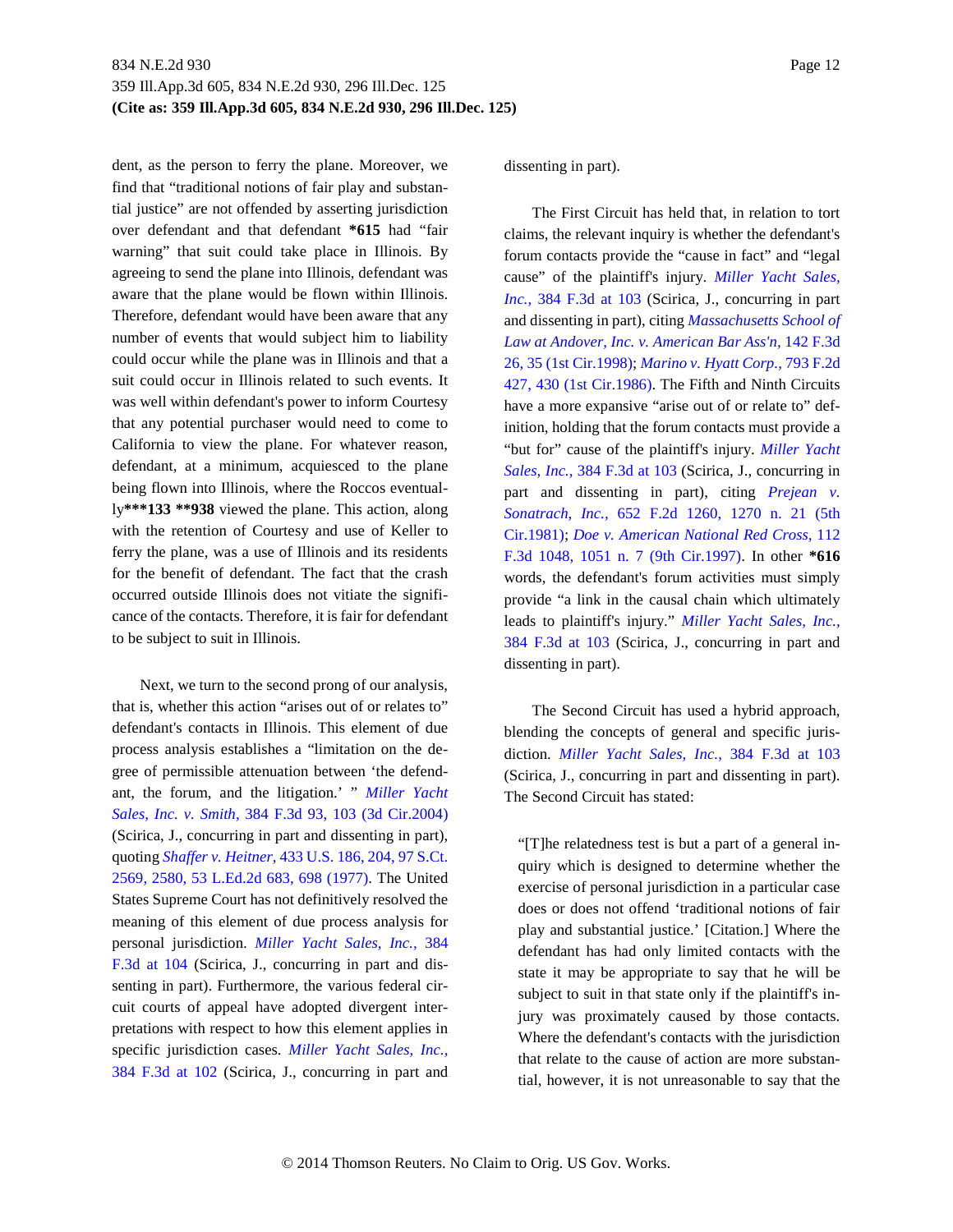defendant is subject to personal jurisdiction even though the acts within the state are not the proximate cause of the plaintiff's injury." *Chew v. Dietrich,* 143 F.3d 24, 29 (2d Cir.1998).

However, the Seventh Circuit has rejected this hybrid approach. *Miller Yacht Sales, Inc.,* 384 F.3d at 103 (Scirica, J., concurring in part and dissenting in part). The Seventh Circuit held that, unless a forum **\*\*939 \*\*\*134** state has general jurisdiction over a defendant, a defendant's contacts must be related to the cause of action being asserted so that "individuals and corporations must be able to conduct interstate business confident that transactions in one context will not come back to haunt them unexpectedly in another." *RAR, Inc.,* 107 F.3d at 1277. Thus, the court held that the cause of action must *directly* arise out of the defendant's specific contacts with the forum state. *RAR, Inc.,* 107 F.3d at 1278. The Third Circuit has used an "immediate or proximate cause standard" and has found that contacts sufficient to allow jurisdiction over one cause of action may not be sufficient to allow jurisdiction for other causes of action. *Miller Yacht Sales, Inc.,* 384 F.3d at 104-05 (Scirica, J., concurring in part and dissenting in part).

<span id="page-12-0"></span>[\[15\]](#page-4-1) Recently this court stated, citing *RAR, Inc.* with approval, that the cause of action must "directly arise out of the contacts between the defendant and the forum." *Spartan Motors,* 337 Ill.App.3d at 561, 272 Ill.Dec. 74, 786 N.E.2d 613. We continue to adhere to the holding of the Seventh Circuit that the general consideration is whether the cause of action "directly arises out of" the defendant's contacts with the forum state. However, we believe that this cause allows us to define how the "directly arises out **\*617** of" test applies to nonintentional tort cases. Therefore, we choose to adopt the First Circuit's reasoning for determining whether a nonintentional tort cause of action "directly arises out of or relates to" a defendant's forum contacts. We pause to note that this case presents only a nonintentional tort cause of action; thus, we express no opinion as to the appropriate "arising

out of or related to" test for other causes of action.

<span id="page-12-1"></span>[\[16\]](#page-4-2) As we mentioned above, the First Circuit test requires that the contacts with the forum state meet both a "cause in fact" and "legal cause" test. More specifically, "cause in fact" refers to whether the injury would not have occurred "but for" the defendant's forum activities. *Massachusetts School of Law at Andover, Inc.,* 142 F.3d at 35. "Legal cause" refers to whether the defendant's forum conduct "gave birth to" the cause of action. *Massachusetts School of Law at Andover, Inc.,* 142 F.3d at 35. Foreseeability is the central focus in applying the "arising out of or related to" test in this context. See *United Electrical, Radio & Machine Workers of America v. 163 Pleasant Street Corp.,* 960 F.2d 1080, 1089 (1st Cir.1992). We believe that this test is appropriate as it correctly considers the interest of the forum state while protecting the defendant's due process rights by providing jurisdiction only over causes of action *directly* arising out of or related to the defendant's contacts. Furthermore, this test sets forth a more concrete and workable standard for the attorneys and trial courts to apply.

Applying the test to the facts of this case, we find that it has been met. As for the "cause in fact" or "but for" requirement, it is clear that "but for" defendant's contacts in Illinois, the injury to Keller would not have occurred. That is, the plane was in Illinois when it was sold to the Roccos' company and then the Roccos hired Keller to teach them to fly the plane. Without the sale occurring through Illinois, neither the Roccos nor Keller would have been in the plane when it crashed. With respect to the legal causation requirement, we find that the tort alleged in this case was "birthed" in Illinois. Plaintiff contends that defendant's tortious acts were failing to perform the proper maintenance on the plane and selling and delivering a defective plane without warning the purchaser of the defects. The alleged tortious act of selling and delivering the plane to U.S. Aircraft without warning of its **\*\*940 \*\*\*135** defects has significant connections to Illinois as the parties entered into the contract while the plane was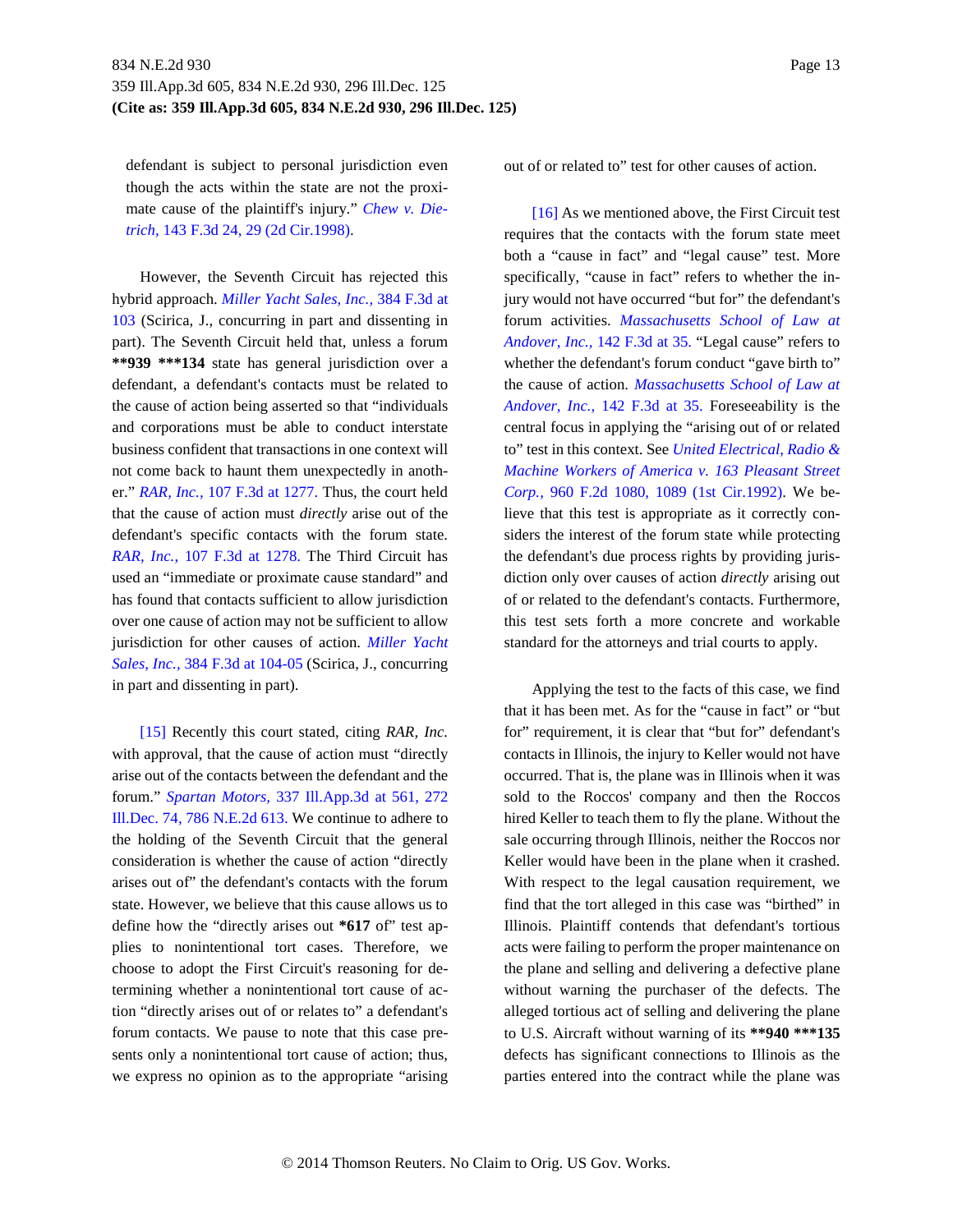still in Illinois, the negotiations were handled by Courtesy's Rockford office, and the plane remained in Illinois until it was repaired and ready to be delivered to U.S. Aircraft. Thus, the tort in this case was "birthed" in Illinois. Further, it was foreseeable that a plane, especially one that had been stored many years and sold as a "vintage" aircraft, could malfunction and cause harm to the new owners of the plane.

<span id="page-13-0"></span>[\[17\]](#page-4-3) **\*618** Next, with respect to the third prong of our analysis, we find that it is reasonable to require defendant to litigate in Illinois. Relevant to this inquiry are: "(1) the burden on the defendant of defending the action in the forum state; (2) the forum state's interest in adjudicating the dispute; (3) the plaintiff's interest in obtaining effective relief; (4) the interstate judicial system's interest in obtaining the most efficient resolution of the action; and (5) the shared interests of the several states in advancing fundamental social policies." *Bombliss v. Cornelsen,* 355 Ill.App.3d 1107, 1115, 291 Ill.Dec. 925, 824 N.E.2d 1175 (2005). Defendant presents no reason why litigating in Illinois would impose an undue burden on him. In fact, any such allegation made by defendant would be suspect at best because defendant agreed that disputes arising out of his brokerage contract with Courtesy would be brought in Illinois and disputes arising out of the sales contract with the Roccos could be brought in Illinois. Therefore, defendant clearly did not find litigating in Illinois inconvenient or burdensome for contractual purposes and we see no reason why litigating a tort case in Illinois would be any more burdensome than litigating a contractual dispute.

<span id="page-13-3"></span><span id="page-13-2"></span><span id="page-13-1"></span> $[18][19][20]$  $[18][19][20]$  " 'When the defendant "purposefully avails itself of the privilege of conducting activities within the forum State, thus invoking the benefits and protections of its laws" the defendant is properly subject to personal jurisdiction in the forum State.' " *Kalata,* 312 Ill.App.3d at 769, 245 Ill.Dec. 566, 728 N.E.2d 648, quoting *Swissland Packing Co. v. Cox,* 255 Ill.App.3d 942, 944, 194 Ill.Dec. 349, 627 N.E.2d

686 (1994), quoting *Hanson v. Denckla,* 357 U.S. 235, 253, 78 S.Ct. 1228, 1240, 2 L.Ed.2d 1283, 1298 (1958). If a defendant purposefully directs his activities at Illinois, he must present a compelling case that jurisdiction is unreasonable. See *Kalata,* 312 Ill.App.3d at 769, 245 Ill.Dec. 566, 728 N.E.2d 648. " 'In general, [cases in which it is unreasonable to assert jurisdiction over a defendant who has purposefully directed his activities at Illinois] are limited to the rare situation in which the plaintiff's interest and the state's interest in adjudicating the dispute in the forum are so attenuated that they are clearly outweighed by the burden of subjecting the defendant to litigation within the forum.' " *Kalata,* 312 Ill.App.3d at 770, 245 Ill.Dec. 566, 728 N.E.2d 648, quoting *CoolSavings.Com, Inc. v. IQ. Commerce Corp.,* 53 F.Supp.2d 1000, 1005 (N.D.Ill.1999).

As we stated above, defendant has purposefully directed his activities at Illinois and purposefully availed himself of the benefits of Illinois. Defendant has not presented a compelling case that assertion of jurisdiction would be unreasonable nor do we find that this is a rare case in which Illinois interests in adjudicating the dispute are outweighed by the burden of subjecting defendant to litigation in Illinois. An Illinois resident was killed in a crash of an airplane transported to and serviced in Illinois and sold while in Illinois by an **\*619** Illinois broker. Therefore, Illinois has a substantial interest in adjudicating this matter in that it has an interest in protecting its citizens and in ensuring that safe products are offered for sale within the state.

**\*\*941 \*\*\*136** The plaintiff's interest in obtaining effective relief does not alter our decision as plaintiff does not contend on appeal that he would be unable to prosecute this action elsewhere or that suit elsewhere would otherwise be ineffective. Further, even if plaintiff could obtain effective relief elsewhere, under the facts of this case, we find that jurisdiction would still be reasonable in Illinois due to defendant purposefully directing his actions at Illinois.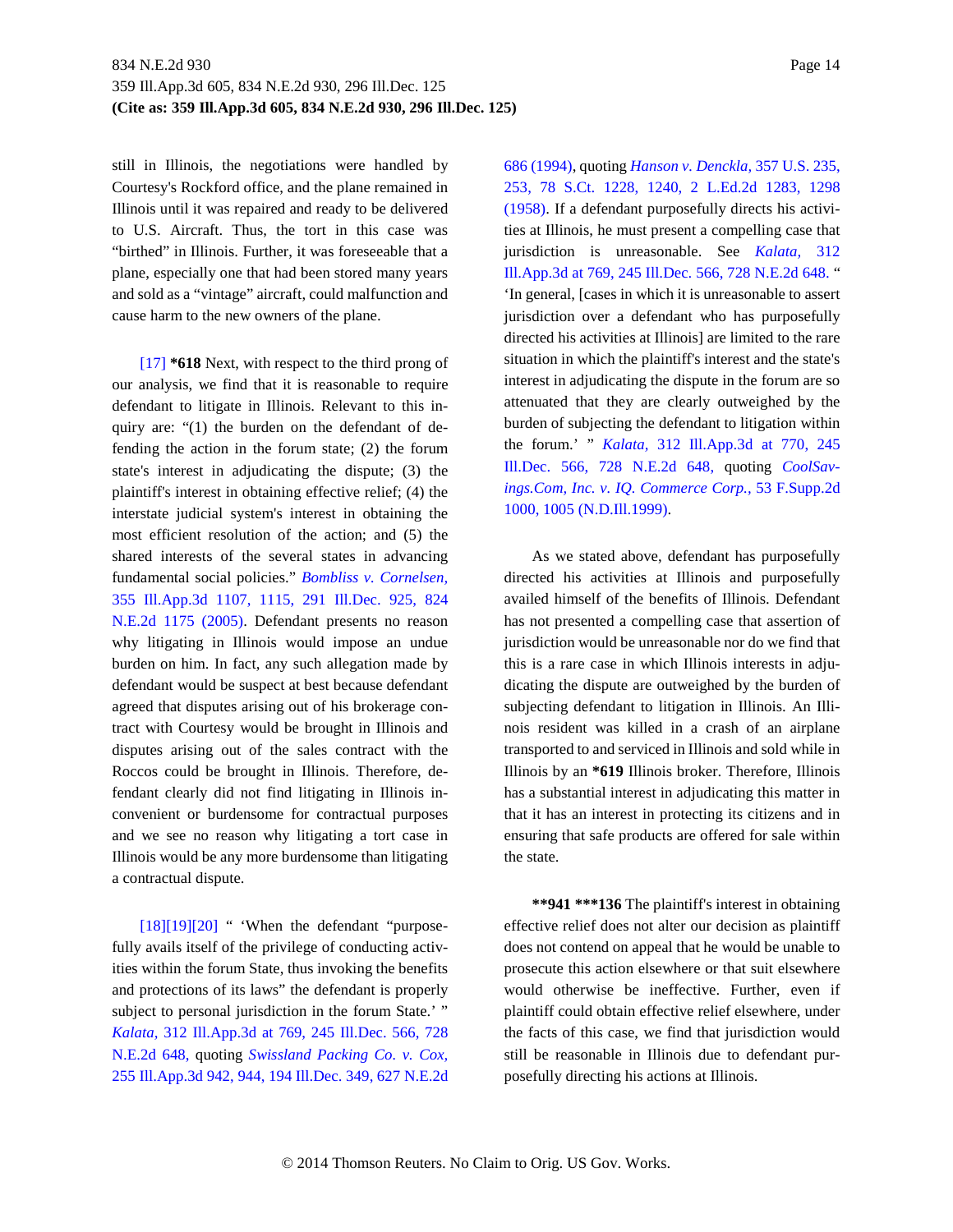Defendant does contend that the interstate judicial system's interest in obtaining the most efficient resolution of the action and the shared interests of the several states in advancing fundamental social policies favor not asserting jurisdiction over defendant. Defendant points to Florida's interest in the death of its resident, Dan Rocco, Georgia's interest in a plane crash that occurred within its borders, and California's interest over defendant's ability to defend himself and the qualifications and competency of the California aircraft mechanics hired by defendant. We find that none of these other interests are so overriding that assertion of jurisdiction over defendant is unreasonable. As we have already stated, the cause of action alleged was, at least in part, "birthed" in Illinois. Thus, we find that Illinois' interest in this case is at least as significant as the other interests mentioned by defendant.

#### B. State Due Process

<span id="page-14-0"></span>[\[21\]](#page-5-2) Due process under the Illinois Constitution requires that it be "fair, just, and reasonable to require a nonresident defendant to defend an action in Illinois, considering the quality and nature of the defendant's acts which occur in Illinois or which affect interests located in Illinois." *Rollins v. Ellwood,* 141 Ill.2d 244, 275, 152 Ill.Dec. 384, 565 N.E.2d 1302 (1990). "[U]nder certain circumstances, a difference could exist between federal due process guarantees and our own state due process guarantee." *Kostal,* 357 Ill.App.3d at 388, 293 Ill.Dec. 150, 827 N.E.2d 1031. Our supreme court in *Rollins* recognized that theoretically the due process standards of the Illinois and United States Constitutions might diverge in some cases. *Kostal,* 357 Ill.App.3d at 388, 293 Ill.Dec. 150, 827 N.E.2d 1031. However, federal courts have stated "[b]ecause Illinois courts have not elucidated any 'operative difference between the limits imposed by the Illinois Constitution and the federal limitations on personal jurisdiction,' the two constitutional analyses collapse into one." **\*620***Allied Van Lines, Inc. v. Gulf Shores Moving & Storage, Inc.,* No. 04-C-6900, slip op. at 2, 2005 WL 418032 (N.D.Ill. February 23, 2005), quoting *Hyatt International Corp. v. Coco,* 302 F.3d 707, 715 (7th Cir.2002).

<span id="page-14-1"></span>[\[22\]](#page-6-0) Without expressly adopting the concept that the two constitutional analyses collapse into one, we do agree that, in almost all cases, when federal due process concerns regarding personal jurisdiction are satisfied, so are Illinois due process concerns regarding personal jurisdiction. See *Kostal,* 357 Ill.App.3d at 388, 293 Ill.Dec. 150, 827 N.E.2d 1031 (stating that "[w]e have not found any post-*Rollins* Illinois case dealing with *in personam* jurisdiction where the requirements of federal due process were deemed to be met, but Illinois' due process requirements were not"). Moreover, in this case, defendant makes no contention that the analyses diverge. Therefore, we hold that because federal due process concerns have been satisfied in this case, so have Illinois due process concerns. Further, even an independent application of the aforementioned Illinois due process standard would be satisfied. We have already stated that defendant "purposefully availed" himself of Illinois benefits and that suit in Illinois with respect to injuries resulting from the plane crashing was foreseeable. Under these **\*\*942 \*\*\*137** circumstances, it is "fair, just and reasonable" to require defendant to defend this action in Illinois.

Accordingly, we hold that plaintiff has demonstrated a *prima facie* case for personal jurisdiction over defendant. However, the question still remains whether there is a material evidentiary dispute such that, if the dispute were resolved in defendant's favor, personal jurisdiction would be defeated. If such a dispute exists, an evidentiary hearing must be held on remand. We find no such material dispute in this case. The facts relevant to personal jurisdiction are undisputed except for defendant's assertion in his affidavit that he was not involved in the hiring of Keller to serve as Dan Rocco's instructor, which was taken as true because it was not refuted by a counteraffidavit. Therefore, upon remand the trial court need not con